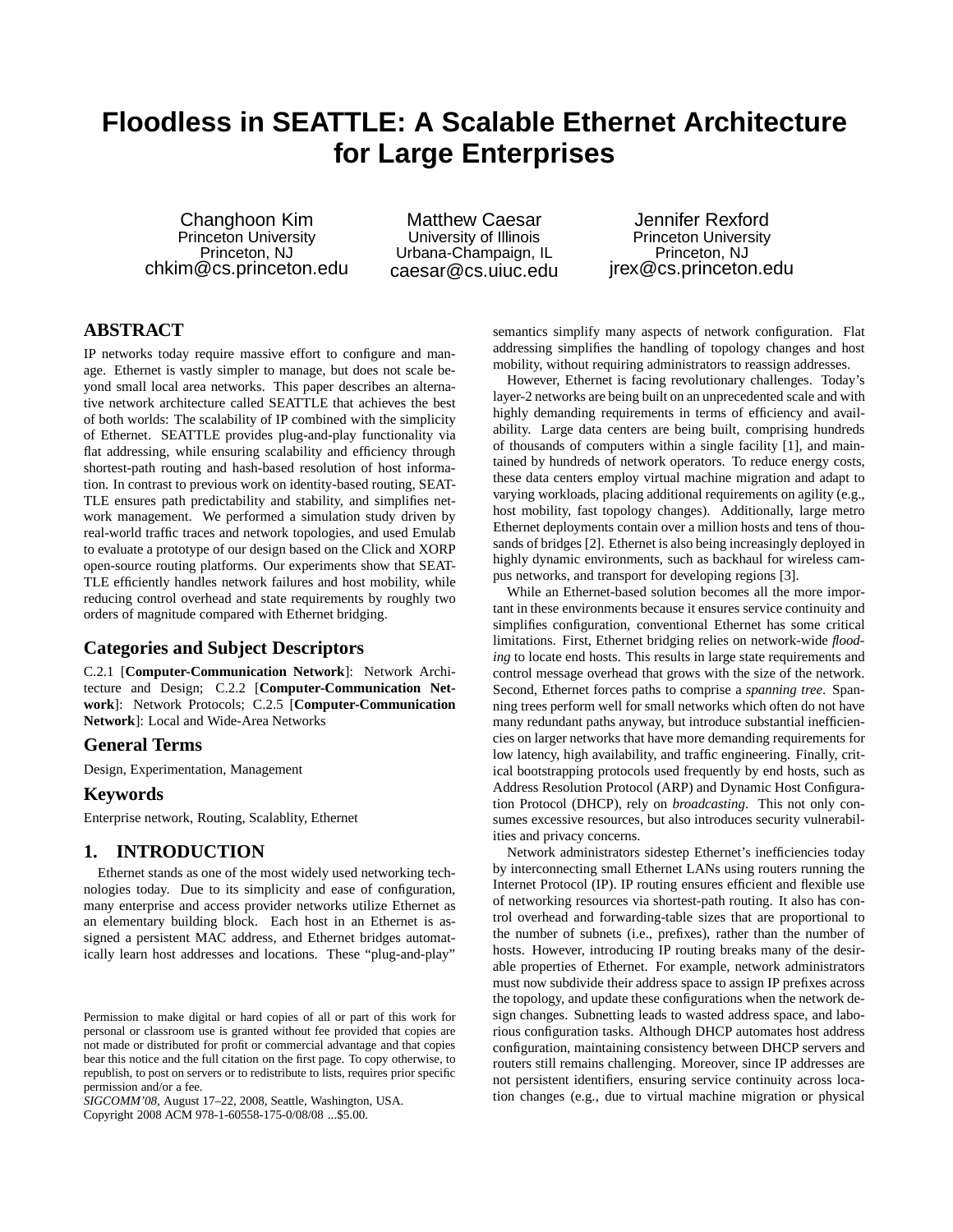mobility) becomes more challenging. Additionally, access-control policies must be specified based on the host's current position, and updated when the host moves.

Alternatively, operators may use Virtual LANs (VLANs) to build IP subnets independently of host location. While the overhead of address configuration and IP routing may be reduced by provisioning VLANs over a large number of, if not all, bridges, doing so reduces benefits of broadcast scoping, and worsens data-plane efficiency due to larger spanning trees. Efficiently assigning VLANs over bridges and links must also consider hosts' communication and mobility patterns, and hence is hard to automate. Moreover, since hosts in different VLANs still require IP to communicate with one another, this architecture still inherits many of the challenges of IP mentioned above.

In this paper, we address the following question: *Is it possible to build a protocol that maintains the same configuration-free properties as Ethernet bridging, yet scales to large networks?* To answer, we present a Scalable Ethernet Architecture for Large Enterprises (SEATTLE). Specifically, SEATTLE offers the following features:

*A one-hop, network-layer DHT:* SEATTLE forwards packets based on end-host MAC addresses. However, SEATTLE does *not* require each switch to maintain state for every host, *nor* does it require network-wide floods to disseminate host locations. Instead, SEATTLE uses the global switch-level view provided by a linkstate routing protocol to form a one-hop DHT [4], which stores the *location* of each host. We use this network-layer DHT to build a flexible directory service which also performs *address resolution* (e.g., storing the MAC address associated with an IP address), and more flexible service discovery (e.g., storing the least loaded DNS server or printer within the domain). In addition, to provide stronger fault isolation and to support delegation of administrative control, we present a hierarchical, multi-level one-hop DHT.

*Traffic-driven location resolution and caching:* To forward packets along shortest paths and to avoid excessive load on the directory service, switches cache responses to queries. In enterprise networks, hosts typically communicate with a small number of other hosts [5], making caching highly effective. Furthermore, SEATTLE also provides a way to piggyback location information on ARP replies, which eliminates the need for location resolution when forwarding data packets. This allows data packets to directly traverse the shortest path, making the network's forwarding behavior predictable and stable.

*A scalable, prompt cache-update protocol:* Unlike Ethernet which relies on timeouts or broadcasts to keep forwarding tables up-todate, SEATTLE proposes an explicit and reliable cache update protocol based on unicast. This ensures that all packets are delivered based on up-to-date state while keeping control overhead low. In contrast to conventional DHTs, this update process is directly triggered by network-layer changes, providing fast reaction times. For example, by observing link-state advertisements, switches determine when a host's location is no longer reachable, and evict those invalid entries. Through these approaches, SEATTLE seamlessly supports host mobility and other dynamics.

Despite these features, our design remains compatible with existing applications and protocols running at end hosts. For example, SEATTLE allows hosts to generate broadcast ARP and DHCP messages, and internally converts them into unicast queries to a directory service. SEATTLE switches can also handle general (i.e., non-ARP and non-DHCP) broadcast traffic through loop-free multicasting. To offer broadcast scoping and access control, SEATTLE also provides a more scalable and flexible mechanism that allows administrators to create VLANs without trunk configuration.

## **1.1 Related work**

Our quest is to design, implement, and evaluate a practical replacement for Ethernet that scales to *large and dynamic* networks. Although there are many approaches to enhance Ethernet bridging, none of these are suitable for our purposes. RBridges [6, 7] leverage a link-state protocol to disseminate information about both bridge connectivity and host state. This eliminates the need to maintain a spanning tree and improves forwarding paths. CMU-Ethernet [8] also leverages link-state and replaces end-host broadcasting by propagating host information in link-state updates. Viking [9] uses multiple spanning trees for faster fault recovery, which can be dynamically adjusted to conform to changing load. SmartBridges [10] allows shortest-path forwarding by obtaining the network topology, and monitoring which end host is attached to each switch. However, its control-plane overheads and storage requirements are similar to Ethernet, as every end host's information is disseminated to every switch. Though SEATTLE was inspired by the problems addressed in these works, it takes a radically different approach that *eliminates* network-wide dissemination of per-host information. This results in substantially improved control-plane scalability and data-plane efficiency. While there has been work on using hashing to support flat addressing conducted in parallel with our work [11, 12], these works do not promptly handle host dynamics, require some packets to be detoured away from the shortest path or be forwarded along a spanning tree, and do not support hierarchical configurations to ensure fault/path isolation and the delegation of administrative control necessary for large networks.

The design we propose is also substantially different from recent work on identity-based routing (ROFL [13], UIP [14], and VRR [15]). Our solution is suitable for building a practical and easy-to-manage network for several reasons. First, these previous approaches determine paths based on a hash of the destination's identifier (or the identifier itself), incurring a stretch penalty (which is unbounded in the worst case). In contrast, SEATTLE does *not* perform identity-based routing. Instead, SEATTLE uses resolution to map a MAC address to a host's location, and then uses the location to deliver packets along the *shortest path* to the host. This reduces latency and makes it easier to control and predict network behavior. Predictability and controllability are extremely important in real networks, because they make essential management tasks (e.g., capacity planning, troubleshooting, traffic engineering) possible. Second, the path between two hosts in a SEATTLE network does not change as other hosts join and leave the network. This substantially reduces packet reordering and improves constancy of path performance. Finally, SEATTLE employs traffic-driven caching of host information, as opposed to the traffic-agnostic caching (e.g., finger caches in ROFL) used in previous works. By only caching information that is needed to forward packets, SEATTLE significantly reduces the amount of state required to deliver packets. However, our design also consists of several generic components, such as the multi-level one-hop DHT and service discovery mechanism, that could be adapted to the work in [13, 14, 15].

*Roadmap:* We summarize how conventional enterprise networks are built and motivate our work in Section 2. Then we describe our main contributions in Sections 3 and 4 where we introduce a very simple yet highly scalable mechanism that enables shortestpath forwarding while maintaining the same semantics as Ethernet. In Section 5, we enhance existing Ethernet mechanisms to make our design backwards-compatible with conventional Ethernet. We then evaluate our protocol using simulations in Section 6 and an implementation in Section 7. Our results show that SEATTLE scales to networks containing two orders of magnitude more hosts than a traditional Ethernet network. As compared with ROFL, SEAT-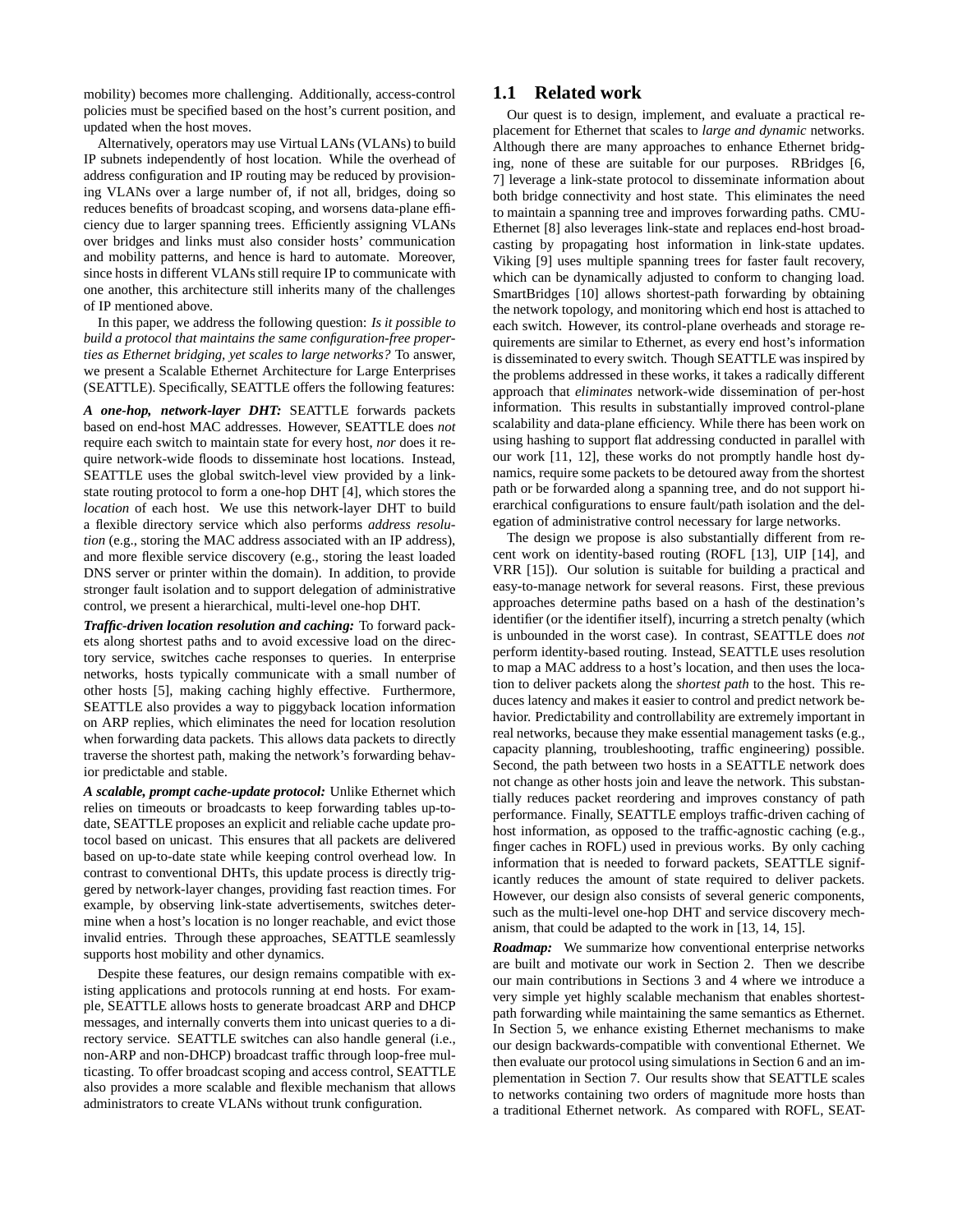TLE reduces state requirements required to achieve reasonably low stretch by a factor of ten, and improves path stability by more than three orders of magnitude under typical workloads. SEATTLE also handles network topology changes and host mobility without significantly increasing control overhead.

# **2. TODAY'S ENTERPRISE AND ACCESS NETWORKS**

To provide background for the remainder of the paper, and to motivate SEATTLE, this section explains why Ethernet bridging does not scale. Then we describe hybrid IP/Ethernet networks and VLANs, two widely-used approaches which improve scalability over conventional Ethernet, but introduce management complexity, eliminating the "plug-and-play" advantages of Ethernet.

## **2.1 Ethernet bridging**

An Ethernet network is composed of *segments*, each comprising a single physical layer<sup>1</sup>. Ethernet *bridges* are used to interconnect multiple segments into a multi-hop network, namely a LAN, forming a single *broadcast domain*. Each host is assigned a unique 48 bit MAC (Media Access Control) address. A bridge learns how to reach hosts by inspecting the incoming frames, and associating the source MAC address with the incoming port. A bridge stores this information in a *forwarding table* that it uses to forward frames toward their destinations. If the destination MAC address is not present in the forwarding table, the bridge sends the frame on all outgoing ports, initiating a domain-wide flood. Bridges also flood frames that are destined to a broadcast MAC address. Since Ethernet frames do not carry a TTL (Time-To-Live) value, the existence of multiple paths in the topology can lead to *broadcast storms*, where frames are repeatedly replicated and forwarded along a loop. To avoid this, bridges in a broadcast domain coordinate to compute a *spanning tree* [16]. Administrators first select and configure a single *root bridge*; then, the bridges collectively compute a spanning tree based on distances to the root. Links not present in the tree are not used to carry traffic, causing longer paths and inefficient use of resources. Unfortunately, Ethernet-bridged networks cannot grow to a large scale due to following reasons.

*Globally disseminating every host's location:* Flooding and source-learning introduce two problems in a large broadcast domain. First, the forwarding table at a bridge can grow very large because flat addressing increases the table size proportionally to the total number of hosts in the network. Second, the control overhead required to disseminate each host's information via flooding can be very large, wasting link bandwidth and processing resources. Since hosts (or their network interfaces) power up/down (manually, or dynamically to reduce power consumption), and change location relatively frequently, flooding is an expensive way to keep per-host information up-to-date. Moreover, malicious hosts can intentionally trigger repeated network-wide floods through, for example, MAC address scanning attacks [17].

*Inflexible route selection:* Forcing all traffic to traverse a single spanning tree makes forwarding more failure-prone and leads to suboptimal paths and uneven link loads. Load is especially high on links near the root bridge. Thus, choosing the right root bridge is extremely important, imposing an additional administrative burden. Moreover, using a single tree for all communicating pairs, rather than shortest paths, significantly reduces the aggregate throughput of a network.

*Dependence on broadcasting for basic operations:* DHCP and ARP are used to assign IP addresses and manage mappings between MAC and IP addresses, respectively. A host broadcasts a DHCP-discovery message whenever it believes its network attachment point has changed. Broadcast ARP requests are generated more frequently, whenever a host needs to know the MAC address associated with the IP address of another host in the same broadcast domain. Relying on broadcast for these operations degrades network performance. Moreover, every broadcast message must be processed by every end host; since handling of broadcast frames is often application or OS-specific, these frames are *not* handled by the network interface card, and instead must interrupt the CPU [18]. For portable devices on low-bandwidth wireless links, receiving ARP packets can consume a significant fraction of the available bandwidth, processing, and power resources. Moreover, the use of broadcasting for ARP and DHCP opens vulnerabilities for malicious hosts as they can easily launch ARP or DHCP floods [8].

## **2.2 Hybrid IP/Ethernet architecture**

One way of dealing with Ethernet's limited scalability is to build enterprise and access provider networks out of multiple LANs interconnected by *IP routing*. In these *hybrid* networks, each LAN contains at most a few hundred hosts that collectively form an *IP subnet*. Communication across subnets is handled via certain fixed nodes called *default gateways*. Each IP subnet is allocated an *IP prefix*, and each host in the subnet is then assigned an IP address from the subnet's prefix. Assigning IP prefixes to subnets, and associating subnets with router interfaces is typically a manual process, as the assignment must follow the addressing hierarchy, yet must reduce wasted namespace, and must consider future use of addresses to minimize later reassignment. Unlike a MAC address, which functions as a host *identifier*, an IP address denotes the host's current *location* in the network.

The biggest problem of the hybrid architecture is its massive configuration overhead. Configuring hybrid networks today represents an enormous challenge. Some estimates put 70% of an enterprise network's operating cost as maintenance and configuration, as opposed to equipment costs or power usage [19]. In addition, involving human administrators in the loop increases reaction time to faults and increases potential for misconfiguration.

*Configuration overhead due to hierarchical addressing:* An IP router cannot function correctly until administrators specify subnets on router interfaces, and direct routing protocols to advertise the subnets. Similarly, an end host cannot access the network until it is configured with an IP address corresponding to the subnet where the host is currently located. DHCP automates end-host configuration, but introduces substantial configuration overhead for managing the DHCP servers. In particular, maintaining consistency between routers' subnet configuration and DHCP servers' address allocation configuration, or coordination across distributed DHCP servers are not simple. Finally, network administrators must continually revise this configuration to handle network changes.

*Complexity in implementing networking policies:* Administrators today use a collection of access controls, QoS (Quality of Service) controls [20], and other policies to control the way packets flow through their networks. These policies are typically defined based on IP prefixes. However, since prefixes are assigned based on the topology, changes to the network design require these policies to be rewritten. More significantly, rewriting networking policies must happen immediately after network design changes to prevent reachability problems and to avoid vulnerabilities. Ideally, administrators should only need to update policy configurations when the *policy* itself, not the *network*, changes.

<sup>&</sup>lt;sup>1</sup>In modern switched Ethernet networks, a segment is just a pointto-point link connecting an end host and a bridge, or a pair of bridges.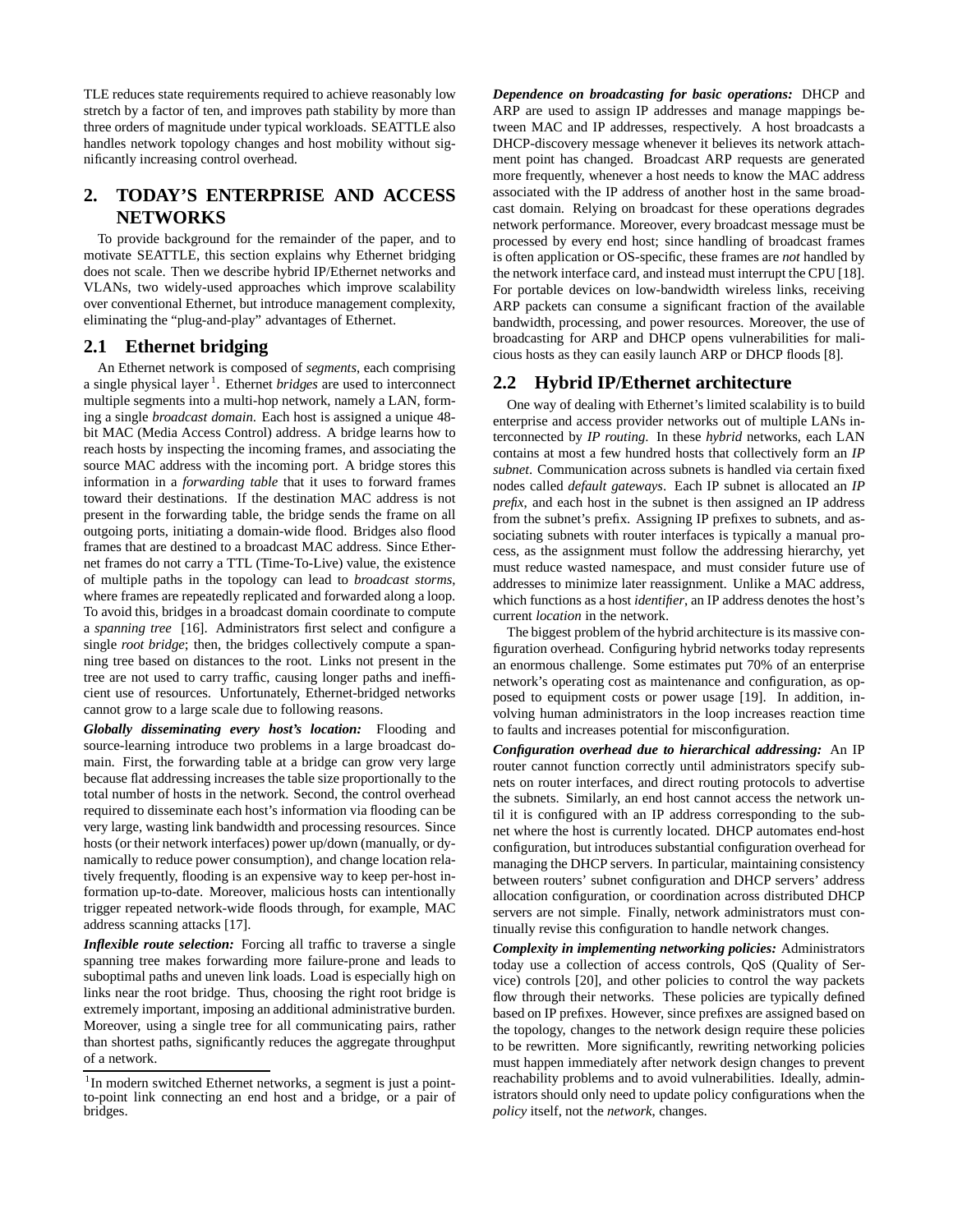*Limited mobility support:* Supporting seamless host mobility is becoming increasingly important. In data centers, migratable virtual machines are being widely deployed to improve power efficiency by adapting to workload, and to minimize service disruption during maintenance operations. Large universities or enterprises often build campus-wide wireless networks, using a wired backhaul to support host mobility across access points. To ensure service continuity and minimize policy update overhead, it is highly desirable for a host to retain its IP address regardless of its location in these networks. Unfortunately, hybrid networks constrain host mobility only within a single, usually small, subnet. In a data center, this can interfere with the ability to handle load spikes seamlessly; in wireless backhaul networks, this can cause service disruptions. One way to deal with this is to increase the size of subnets by increasing broadcast domains, introducing the scaling problems mentioned in Section 2.1.

## **2.3 Virtual LANs**

VLANs address some of the problems of Ethernet and IP networks. VLANs allow administrators to group multiple hosts sharing the same networking requirements into a single broadcast domain. Unlike a physical LAN, a VLAN can be defined *logically*, regardless of individual hosts' locations in a network. VLANs can also be overlapped by allowing bridges (not hosts) to be configured with multiple VLANs. By dividing a large bridged network into several appropriately-sized VLANs, administrators can reduce the broadcast overhead imposed on hosts in each VLAN, and also ensure isolation among different host groups. Compared with IP, VLANs simplify mobility, as hosts may retain their IP addresses while moving between bridges in the same VLAN. This also reduces policy reconfiguration overhead. Unfortunately, VLANs introduces several problems:

*Trunk configuration overhead:* Extending a VLAN across multiple bridges requires the VLAN to be trunked (provisioned) at each of the bridges participating in the VLAN. Deciding which bridges should be in a given VLAN must consider traffic and mobility patterns to ensure efficiency, and hence is often done manually.

*Limited control-plane scalability:* Although VLANs reduce the broadcast overhead imposed on a particular end host, bridges provisioned with multiple VLANs must maintain forwarding-table entries and process broadcast traffic for *every* active host in *every* VLAN visible to themselves. Unfortunately, to enhance resource utilization and host mobility, and to reduce trunk configuration overhead, VLANs are often provisioned larger than necessary, worsening this problem. A large forwarding table complicates bridge design, since forwarding tables in Ethernet bridges are typically implemented using Content-Addressable Memory (CAM), an expensive and power-intensive technology.

*Insufficient data-plane efficiency:* Larger enterprises and data centers often have richer topologies, for greater reliability and performance. Unfortunately, a single spanning tree is used in each VLAN to forward packets, which prevents certain links from being used. Although configuring a disjoint spanning tree for each VLAN [9, 21] may improve load balance and increase aggregate throughput, effective use of per-VLAN trees requires periodically moving the roots and rebalancing the trees, which must be manually updated as traffic shifts. Moreover, inter-VLAN traffic must be routed via IP gateways, rather than shortest physical paths.

## **3. NETWORK-LAYER ONE-HOP DHT**

The goal of a conventional Ethernet is to route packets to a destination specified by a MAC address. To do this, Ethernet bridges collectively provide end hosts with a service that maps MAC addresses to physical locations. Each bridge implements this service by maintaining next-hop pointers associated with MAC addresses in its forwarding table, and relies on domain-wide flooding to keep these pointers up to date. Additionally, Ethernet also allows hosts to look up the MAC address associated with a given IP address by broadcasting *Address Resolution Protocol* (ARP) messages.

In order to provide the same interfaces to end hosts as conventional Ethernet, SEATTLE also needs a mechanism that maintains mappings between MAC/IP addresses and locations. To scale to large networks, SEATTLE operates a distributed directory service built using a *one-hop, network-level DHT*. We use a *one-hop* DHT to reduce lookup complexity and simplify certain aspects of network administration such as traffic engineering and troubleshooting. We use a *network-level* approach that stores mappings at switches, so as to ensure fast and efficient reaction to network failures and recoveries, and avoid the control overhead of a separate directory infrastructure. Moreover, our network-level approach allows storage capability to increase naturally with network size, and exploits *caching* to forward data packets directly to the destination without needing to traverse any intermediate DHT hops [22, 23].

## **3.1 Scalable key-value management with a one-hop DHT**

Our distributed directory has two main parts. First, running a link-state protocol ensures each switch can observe all other switches in the network, and allows any switch to route any other switch along shortest paths. Second, SEATTLE uses a *hash function* to map host information to a switch. This host information is maintained in the form of (*key, value*). Examples of these key-value pairs are (*MAC address, location*), and (*IP address, MAC address*).

#### *3.1.1 Link-state protocol maintaining switch topology*

SEATTLE enables shortest-path forwarding by running a linkstate protocol. However, distributing *end-host* information in linkstate advertisements, as advocated in previous proposals [8, 6, 10, 7], would lead to serious scaling problems in the large networks we consider. Instead, SEATTLE's link-state protocol maintains only the *switch*-level topology, which is much more compact and stable. SEATTLE switches use the link-state information to compute shortest paths for unicasting, and multicast trees for broadcasting.

To automate configuration of the link-state protocol, SEATTLE switches run a discovery protocol to determine which of their links are attached to hosts, and which are attached to other switches. Distinguishing between these different kinds of links is done by sending control messages that Ethernet hosts do not respond to. This process is similar to how Ethernet distinguishes switches from hosts when building its spanning tree. To identify themselves in the link-state protocol, SEATTLE switches determine their own unique *switch IDs* without administrator involvement. For example, each switch does this by choosing the MAC address of one of its interfaces as its switch ID.

## *3.1.2 Hashing key-value pairs onto switches*

Instead of disseminating per-host information in link-state advertisements, SEATTLE switches learn this information in an ondemand fashion, via a simple hashing mechanism. This information is stored in the form of (key=  $k$ , value=  $v$ ) pairs. A *publisher* switch  $s_a$  wishing to publish a  $(k, v)$  pair via the directory service uses a hash function F to map k to a switch identifier  $\mathcal{F}(k) = r_k$ , and instructs switch  $r_k$  to store the mapping  $(k, v)$ . We refer to  $r_k$ as the *resolver* for  $k$ . A different switch  $s<sub>b</sub>$  may then look up the value associated with  $k$  by using the same hash function to identify which switch is  $k$ 's resolver. This works because each switch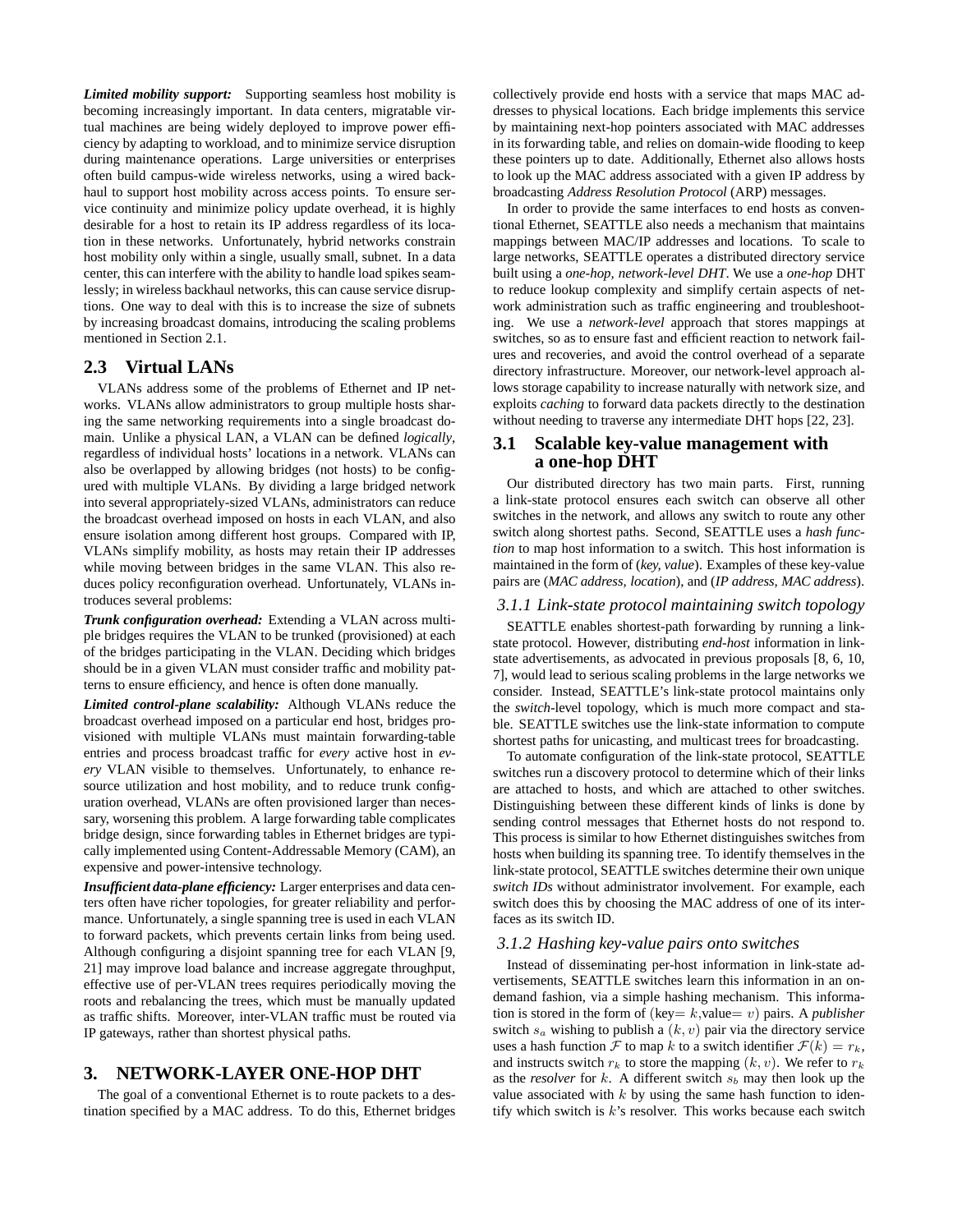

**Figure 1:** Keys are consistently hashed onto resolver switches  $(s_i)$ .

knows all the other switches' identifiers via link-state advertisements from the routing protocol, and hence  $F$  works identically across all switches. Switch  $s_b$  may then forward a lookup request to  $r_k$  to retrieve the value v. Switch  $s_b$  may optionally cache the result of its lookup, to reduce redundant resolutions. All control messages, including lookup and publish messages, are unicast with reliable delivery.

*Reducing control overhead with consistent hashing:* When the set of switches changes due to a network failure or recovery, some keys have to be re-hashed to different resolver switches. To minimize this re-hashing overhead, SEATTLE utilizes *Consistent Hashing* [24] for  $F$ . This mechanism is illustrated in Figure 1. A consistent hashing function maps keys to *bins* such that the change of the bin set causes minimal churn in the mapping of keys to bins. In SEATTLE, each switch corresponds a bin, and a host's information corresponds to a key. Formally, given a set  $S = \{s_1, s_2, ..., s_n\}$  of switch identifiers, and a key  $k$ ,

 $\mathcal{F}(k) = argmin_{\forall s_i \in S} \{ \mathcal{D}(\mathcal{H}(k), \mathcal{H}(s_i)) \}$ 

where H is a regular hash function, and  $\mathcal{D}(x, y)$  is a simple metric function computing the counter-clockwise distance from  $x$  to  $y$ on the circular hash-space of  $H$ . This means  $F$  maps a key to the switch with the closest identifier not exceeding that of the key on the hash space of  $H$ . As an optimization, a key may be additionally mapped to the next  $m$  closest switches along the hash ring, to improve resilience to multiple failures. However, in our evaluation, we will assume this optimization is disabled by default.

*Balancing load with virtual switches:* The scheme described so far assumes that all switches are equally powerful, and hence lowend switches will need to service the same load as more powerful switches. To deal with this, we propose a new scheme based on running multiple *virtual switches* on each physical switch. A single switch locally creates one or more virtual switches. The switch may then increase or decrease its load by spawning/destroying these virtual switches. Unlike techniques used in traditional DHTs for load balancing [23], it is *not* necessary for our virtual switches to be advertised to other physical switches. To reduce size of linkstate advertisements, instead of advertising every virtual switch in the link-state protocol, switches only advertise the number of virtual switches they are currently running. Each switch then locally computes virtual switch IDs using the following technique. All switches use the same function  $\mathcal{R}(s, i)$  that takes as input a switch identifier  $s$  and a number  $i$ , and outputs a new identifier unique to the inputs. A physical switch  $w$  only advertises in link-state advertisements its own physical switch identifier  $s_w$  and the number  $L$ of virtual switches it is currently running. Every switch can then determine the virtual identifiers of w by computing  $\mathcal{R}(s_w, i)$  for  $1 \leq i \leq L$ . Note that it is possible to automate determining a desirable number of virtual switches per physical switch [25].

*Enabling flexible service discovery:* This design also enables more flexible service discovery mechanisms without the need to perform network-wide broadcasts. This is done by utilizing the hash function  $F$  to map a string defining the service to a switch. For example, a printer may hash the string *"PRINTER"* to a switch, at which it



**Figure 2: Hierarchical SEATTLE hashes keys onto** *regions***.**

may store its location or address information. Other switches can then reach the printer using the hash of the string. Services may also encode additional attributes, such as load or network location, as simple extensions. Multiple servers can redundantly register themselves with a common string to implement anycasting. Services can be named using techniques shown in previous work [26].

#### **3.2 Responding to topology changes**

The switch-level topology may change if a new switch/link is added to the network, an existing switch/link fails, or a previously failed switch/link recovers. These failures may or may not *partition* the network into multiple disconnected components. Link failures are typically more common than switch failures, and partitions are very rare if the network has sufficient redundancy.

In the case of a link failure/recovery that does not partition a network, the set of switches appearing in the link-state map does not change. Since the hash function  $\mathcal F$  is defined with the set of switches in the network, the resolver a particular key maps to will not change. Hence all that needs to be done is to update the linkstate map to ensure packets continue to traverse new shortest paths. In SEATTLE, this is simply handled by the link-state protocol.

However, if a switch fails or recovers, the set of switches in the link-state map changes. Hence there may be some keys  $k$  whose old resolver  $r_k^{old}$  differs from a new resolver  $r_k^{new}$ . To deal with this, the value  $(k, v)$  must be moved from  $r_k^{old}$  to  $r_k^{new}$ . This is handled by having the switch  $s_k$  that originally published  $k$  monitor the liveness of k's resolver through link-state advertisements. When  $s_k$  detects that  $r_k^{new}$  differs from  $r_k^{old}$ , it republishes  $(k, v)$ to  $r_k^{new}$ . The value  $(k, v)$  is eventually removed from  $r_k^{old}$  after a timeout. Additionally, when a value  $v$  denotes a location, such as a switch id s, and s goes down, each switch scans the list of locallystored  $(k, v)$  pairs, and remove all entries whose value v equals s. Note this procedure correctly handles network partitions because the link-state protocol ensures that each switch will be able to see only switches present in its partition.

## **3.3 Supporting hierarchy with a multi-level, one-hop DHT**

The SEATTLE design presented so far scales to large, dynamic networks [27]. However, since this design runs a single, networkwide link-state routing protocol, it may be inappropriate for networks with highly dynamic infrastructure, such as networks in developing regions [3]. A single network-wide protocol may also be inappropriate if network operators wish to provide stronger fault isolation across geographic regions, or to divide up administrative control across smaller routing domains. Moreover, when a SEAT-TLE network is deployed over a wide area, the resolver could lie far both from the source and destination. Forwarding lookups over long distances increases latency and makes the lookup more prone to failure. To deal with this, SEATTLE may be configured hierarchically, by leveraging a *multi-level, one-hop DHT*. This mechanism is illustrated in Figure 2.

A hierarchical network is divided into several *regions*, and a *backbone* providing connectivity across regions. Each region is connected to the backbone via its own *border switch*, and the back-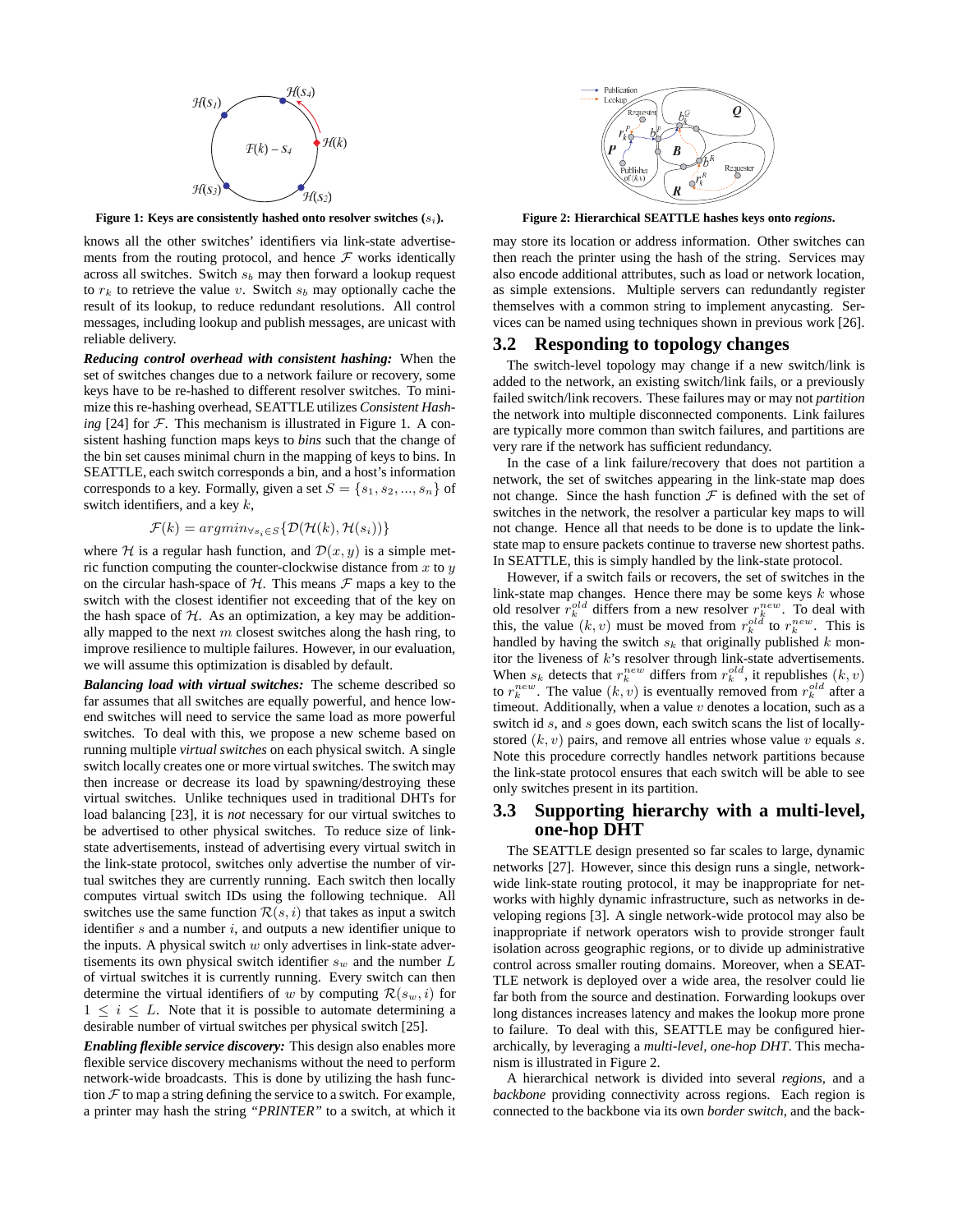

bone is composed of the border switches of all regions. Information about regions is summarized and propagated in a manner similar to *areas* in OSPF. In particular, each switch in a region knows the identifier of the region's border switch, because the border switch advertises its role through the link-state protocol. In such an environment, SEATTLE ensures that only inter-region lookups are forwarded via the backbone while all regional lookups are handled within their own regions, and link-state advertisements are only propagated locally within regions. SEATTLE ensures this by defining a separate *regional* and *backbone* hash ring. When a (k, v) is inserted into a region P and is published to a regional resolver  $r_k^P$ (i.e., a resolver for k in region P),  $r_k^P$  additionally forwards  $(k, v)$ to one of the region P's border switches  $b^P$ . Then  $b^P$  hashes k again onto the backbone ring and publishes  $(k, v)$  to another backbone switch  $b_k^Q$ , which is a backbone resolver for k and a border switch of region  $Q$  at the same time. Switch  $b_k^Q$  stores  $k$ 's information. If a switch in region  $R$  wishes to lookup  $(k, v)$ , it forwards the lookup first to its local resolver  $r_k^R$ , which in turn forwards it to  $b^R$ , and  $b^{\overline{R}}$  forwards it to  $b_k^Q$ . As an optimization to reduce load on border switches,  $b_k^Q$  may hash k and store  $(k, v)$  at a switch within its own region  $Q$ , rather than storing  $(k, v)$  locally. Since switch failures are not propagated across regions, each publisher switch periodically sends probes to backbone resolvers that lie outside of its region. To improve availability,  $(k, v)$  may be stored at multiple backbone resolvers (as described in Section 3.1.2), and multiple simultaneous lookups may be sent in parallel.

## **4. SCALING ETHERNET WITH A ONE-HOP DHT**

The previous section described the design of a distributed network-level directory service based on a one-hop DHT. In this section, we describe how the directory service is used to provide efficient packet delivery and scalable address resolution. We first briefly describe how to forward data packets to MAC addresses in Section 4.1. We then describe our remaining contributions: an optimization that eliminate the need to look up host location in the DHT by piggy-backing that information on ARP requests in Section 4.2, and a scalable dynamic cache-update protocol in Section 4.3.

#### **4.1 Host location resolution**

Hosts use the directory service described in Section 3 to publish and maintain mappings between their MAC addresses and their current locations. These mappings are used to forward data packets, using the procedure shown in Figure 3. When a host  $a$  with MAC address  $mac_a$  first arrives at its access switch  $s_a$ , the switch must publish a's MAC-to-location mapping in the directory service. Switch  $s_a$  does this by computing  $\mathcal{F}(mac_a) = r_a$ , and instructing  $r_a$  to store  $(mac_a, s_a)$ . We refer to  $r_a$  as the *location resolver* for a. Then, if some host b connected to switch  $s<sub>b</sub>$  wants to send a data packet to  $mac_a$ , b forwards the data packet to  $s_b$ , which in turn computes  $\mathcal{F}(mac_a) = r_a$ . Switch  $s_b$  then and forwards the packet to  $r_a$ . Since  $r_a$  may be several hops away,  $s_b$  encapsulates the packet with an outer header with  $r_a$ 's address as the destination. Switch  $r_a$  then looks up a's location  $s_a$ , and forwards the packet on towards  $s_a$ . In order to limit the number of data packets traversing the resolver,  $r_a$  also notifies  $s_b$  that a's current location is  $s_a$ . Switch  $s<sub>b</sub>$  then caches this information. While forwarding the first few packets of a flow via a resolver switch increases path lengths, in the next section we describe an optimization that allows data packets to traverse only shortest paths, by piggy-backing location information on ARP replies.

Note SEATTLE manages per-host information via reactive resolution, as opposed to the proactive dissemination scheme used in previous approaches [8, 6, 10]. The scaling benefits of this reactive resolution increase in enterprise/data-center/access provider networks because most hosts communicate with a small number of popular hosts, such as mail/file/Web servers, printers, VoIP gateways, and Internet gateways [5]. To prevent forwarding tables from growing unnecessarily large, the access switches can apply various cache-management policies. For correctness, however, the cachemanagement scheme must not evict the host information of the hosts that are directly connected to the switch or are registered with the switch for resolution. Unlike Ethernet bridging, cache misses in SEATTLE do not lead to flooding, making the network resistant to cache poisoning attacks (e.g., forwarding table overflow attack) or a sudden shift in traffic. Moreover, those switches that are not directly connected to end hosts (i.e., aggregation or core switches) do not need to maintain any cached entries.

#### **4.2 Host address resolution**

In conventional Ethernet, a host with an IP packet first broadcasts an ARP request to look up the MAC address of the host owning the destination IP address contained in the request. To enhance scalability, SEATTLE avoids broadcast-based ARP operations. In addition, we extend ARP to return both the *location* and the MAC address of the end host to the requesting switch. This allows data packets following an ARP query to directly traverse shortest paths.

SEATTLE replaces the traditional broadcast-based ARP with an extension to the one-hop DHT directory service. In particular, switches use  $F$  with an IP address as the key. Specifically, when host  $a$  arrives at access switch  $s_a$ , the switch learns  $a$ 's IP address  $ip_a$  (using techniques described in Section 5.1), and computes  $\mathcal{F}(ip_a) = v_a$ . The result of this computation is the identifier of another switch  $v_a$ . Finally,  $s_a$  informs  $v_a$  of  $(ip_a, mac_a)$ . Switch  $v_a$ , the *address resolver* for host a, then uses the tuple to handle future ARP requests for  $ip_a$  redirected by other remote switches. Note that host a's location resolver (i.e.,  $\mathcal{F}(mac_a)$ ) may differ from a's address resolver (i.e.,  $\mathcal{F}(ip_a)$ ).

*Optimizing forwarding paths via ARP:* For hosts that issue an ARP request, SEATTLE eliminates the need to perform forwarding via the location resolver as mentioned in Section 4.1. This is done by having the address resolver switch  $v_a$  also maintain the location of a (i.e.,  $s_a$ ) in addition to  $mac_a$ . Upon receiving an ARP request from some host b, the address resolver  $v_a$  returns both  $mac_a$  and  $s_a$  back to b's access switch  $s_b$ . Switch  $s_b$  then caches  $s_a$  for future packet delivery, and returns  $mac_a$  to host b. Any packets sent by b to a are then sent directly along the shortest path to a.

It is, however, possible that host b already has  $mac_a$  in its ARP cache and immediately sends data frames destined to  $mac_a$  without issuing an ARP request in advance. Even in such a case, as long as the  $s_b$  also maintains a's location associated with  $mac_a$ ,  $s_b$  can forward those frames correctly. To ensure access switches cache the same entries as hosts, the timeout value that an access switch applies to the cached location information should be larger than the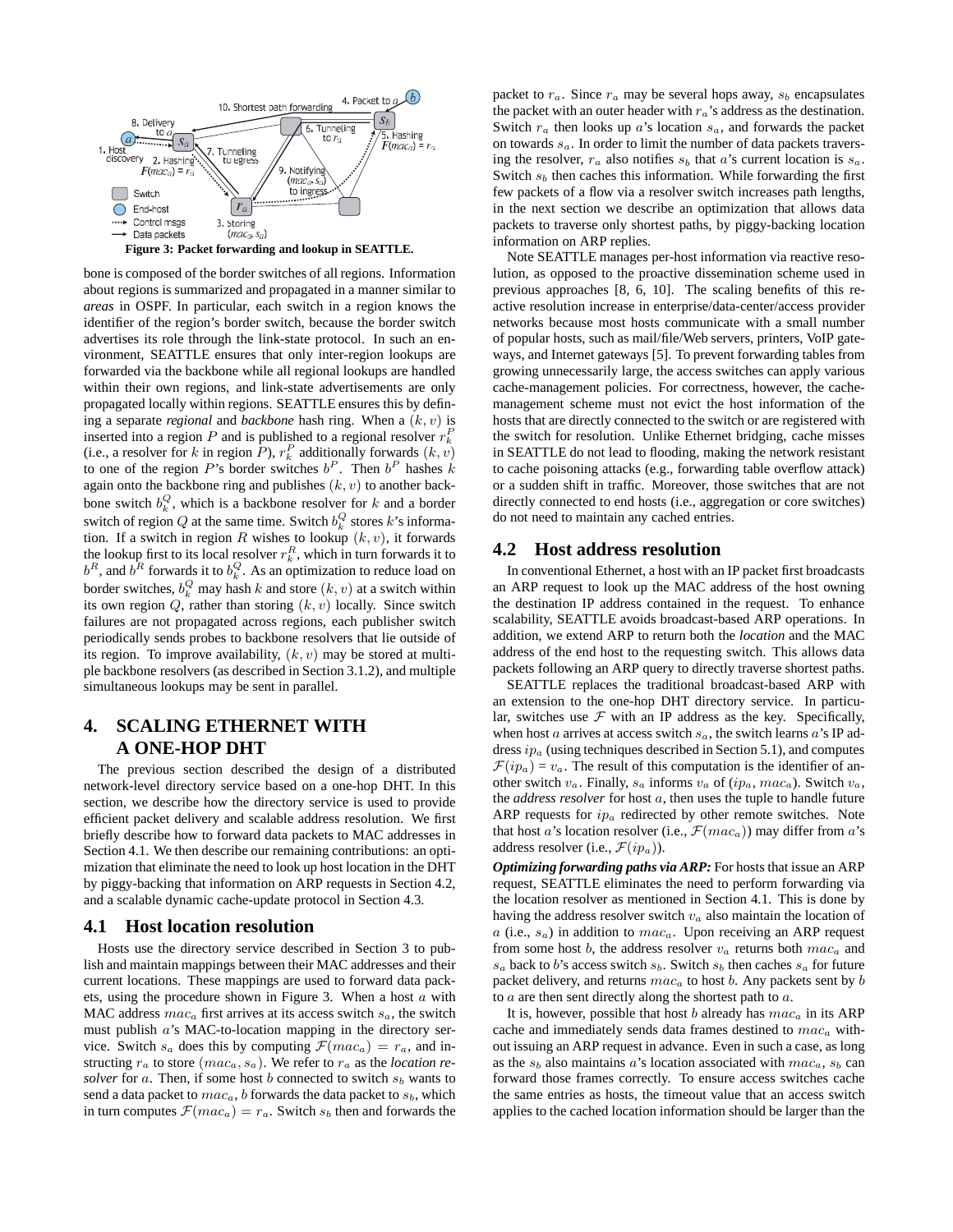ARP cache timeout used by end hosts<sup>2</sup>. Note that, even if the cache and the host become out of sync (due to switch reboot, etc.), SEAT-TLE continues to operate correctly because switches can resolve a host's location by hashing the host's MAC address to the host's location resolver.

## **4.3 Handling host dynamics**

Hosts can undergo three different kinds of changes in a SEAT-TLE network. First, a host may change location, for example if it has physically moved to a new location (e.g., wireless handoff), if its link has been plugged into a different access switch, or if it is a virtual machine and has migrated to a new hosting system that allows the VM to retain its MAC address. Second, a host may change its MAC address, for example if its NIC card is replaced, if it is a VM and has migrated to a new hosting system that requires the VM to use the host's MAC address, or if multiple physical machines collectively acting as a single server or router (to ensure high availability) experience a fail-over event [28]. Third, a host may change its IP address, for example if a DHCP lease expires, or if the host is manually reconfigured. In practice, multiple of these changes may occur simultaneously. When these changes occur, we need to keep the directory service up-to-date, to ensure correct packet delivery.

SEATTLE handles these changes by modifying the contents of the directory service via *insert*, *delete*, and *update* operations. An insert operation adds a new  $(k, v)$  pair to the DHT, a delete operation removes a  $(k, v)$  pair from the DHT, and the update operation updates the value  $v$  associated with a given key  $k$ . First, in the case of a location change, the host h moves from one access switch  $s_h^{old}$ to another  $s_h^{new}$ . In this case,  $s_h^{new}$  inserts a new MAC-to-location entry. Since h's MAC address already exists in the DHT, this action will update h's old location with its new location. Second, in the case of a MAC address change, h's access switch  $s_h$  inserts an IPto-MAC entry containing h's new MAC address, causing h's old IP-to-MAC mapping to be updated. Since a MAC address is also used as a key of a MAC-to-location mapping,  $s_h$  deletes h's old MAC-to-location mapping and inserts a new mapping, respectively with the old and new MAC addresses as keys. Third, in the case of an IP address change, we need to ensure that future ARP requests for h's old IP address are no longer resolved to h's MAC address. To ensure this,  $s_h$  deletes h's old IP-to-MAC mapping and insert the new one. Finally, if multiple changes happen at once, the above steps occur simultaneously.

*Ensuring seamless mobility:* As an example, consider the case of a mobile host h moving between two access switches,  $s_h^{old}$  and  $s_h^{new}$ . To handle this, we need to update  $h$ 's MAC-to-location mapping to point to its new location. As described in Section 4.1,  $s_h^{new}$  inserts  $(mac<sub>h</sub>, s<sub>h</sub><sup>new</sup>)$  into  $r<sub>h</sub>$  upon arrival of h. Note that the location resolver  $r_h$  selected by  $\mathcal{F}(mac_h)$  does *not* change when h's location changes. Meanwhile,  $s_h^{old}$  deletes  $(max_h, s_h^{old})$  when it detects h is unreachable (either via timeout or active polling). Additionally, to enable prompt removal of stale information, the location resolver  $r_h$  informs  $s_h^{old}$  that  $(max_h, s_h^{old})$  is obsoleted by  $(max_h, s_h^{new})$ .

However, host locations cached at other access switches must be kept up-to-date as hosts move. SEATTLE takes advantage of the fact that, even after updating the information at  $r_h$ ,  $s_h^{old}$  may receive packets destined to h because other access switches in the network might have the stale information in their forwarding tables. Hence, when  $s_h^{old}$  receives packets destined to h, it explicitly notifies ingress switches that sent the misdelivered packets of h's new location  $s_h^{new}$ . To minimize service disruption,  $s_h^{old}$  also forwards those misdelivered packets  $s_h^{new}$ .

*Updating remote hosts' caches:* In addition to updating contents of the directory service, some host changes require informing other *hosts* in the system about the change. For example, if a host h changes its MAC address, the new mapping  $(ip_h, mac_h^{new})$ must be immediately known to other hosts who happened to store  $(ip_h, mac_h^{old})$  in their local ARP caches. In conventional Ethernet, this is achieved by broadcasting a *gratuitous ARP request* originated by  $h$  [29]. A gratuitous ARP is an ARP request containing the MAC and IP address of the host sending it. This request is not a query for a reply, but is instead a notification to update other end hosts' ARP tables and to detect IP address conflicts on the subnet. Relying on broadcast to update other hosts clearly does not scale to large networks. SEATTLE avoids this problem by unicasting gratuitous ARP packets only to hosts with invalid mappings. This is done by having s<sup>h</sup> maintain a *MAC revocation list*. Upon detecting  $h$ 's MAC address change, switch  $s_h$  inserts  $(ip_h, mac_h^{old}, mac_h^{new})$  in its revocation list. From then on, whenever  $s_h$  receives a packet whose source or destination  $(IP, MAC)$ address pair equals  $(ip_h, mac_h^{old})$ , it sends a *unicast* gratuitous ARP request containing  $(ip_h, mac_h^{new})$  to the source host which sent those packets. Note that, when both h's MAC address and location change at the same time, the revocation information is created at h's old access switch by h's address resolver  $v_h = \mathcal{F}(ip_h)$ .

To minimize service disruption,  $s_h$  also informs the source host's ingress switch of  $(max_h^{new}, s_h)$  so that the packets destined to  $mac_h^{new}$  can then be directly delivered to  $s_h$ , avoiding an additional location lookup. Note this approach to updating remote ARP caches does not require  $s_h$  to look up each packet's IP and MAC address pair from the revocation list because  $s<sub>h</sub>$  can skip the lookup in the common case (i.e., when its revocation list is empty). Entries from the revocation list are removed after a timeout set equal to the ARP cache timeout of end hosts.

# **5. PROVIDING ETHERNET-LIKE SEMANTICS**

To be fully backwards-compatible with conventional Ethernet, SEATTLE must act like a conventional Ethernet from the perspective of end hosts. First, the way that hosts interact with the network to bootstrap themselves (e.g., acquire addresses, allow switches to discover their presence) must be the same as Ethernet. Second, switches have to support traffic that uses broadcast/multicast Ethernet addresses as destinations. In this section, we describe how to perform these actions without incurring the scalability challenges of traditional Ethernet. For example, we propose to eliminate broadcasting from the two most popular sources of broadcast traffic: ARP and DHCP. Since we described how SEATTLE switches handle ARP without broadcasting in Section 4.2, we discuss only DHCP in this section.

## **5.1 Bootstrapping hosts**

*Host discovery by access switches:* When an end host arrives at a SEATTLE network, its access switch needs to discover the host's MAC and IP addresses. To discover a new host's MAC address, SEATTLE switches use the same MAC learning mechanism as conventional Ethernet, except that MAC learning is enabled only on the ports connected to end hosts. To learn a new host's IP address or detect an existing host's IP address change, SEATTLE switches snoop on gratuitous ARP requests. Most operating systems generate a gratuitous ARP request when the host boots up, the host's network interface or links comes up, or an address assigned to the interface changes [29]. If a host does not generate a gratuitous ARP, the switch can still learn of the host's IP address via snooping on DHCP messages, or sending out an ARP request only on

<sup>&</sup>lt;sup>2</sup>The default setting of the ARP cache timeout in most common operating systems ranges 10 to 20 minutes.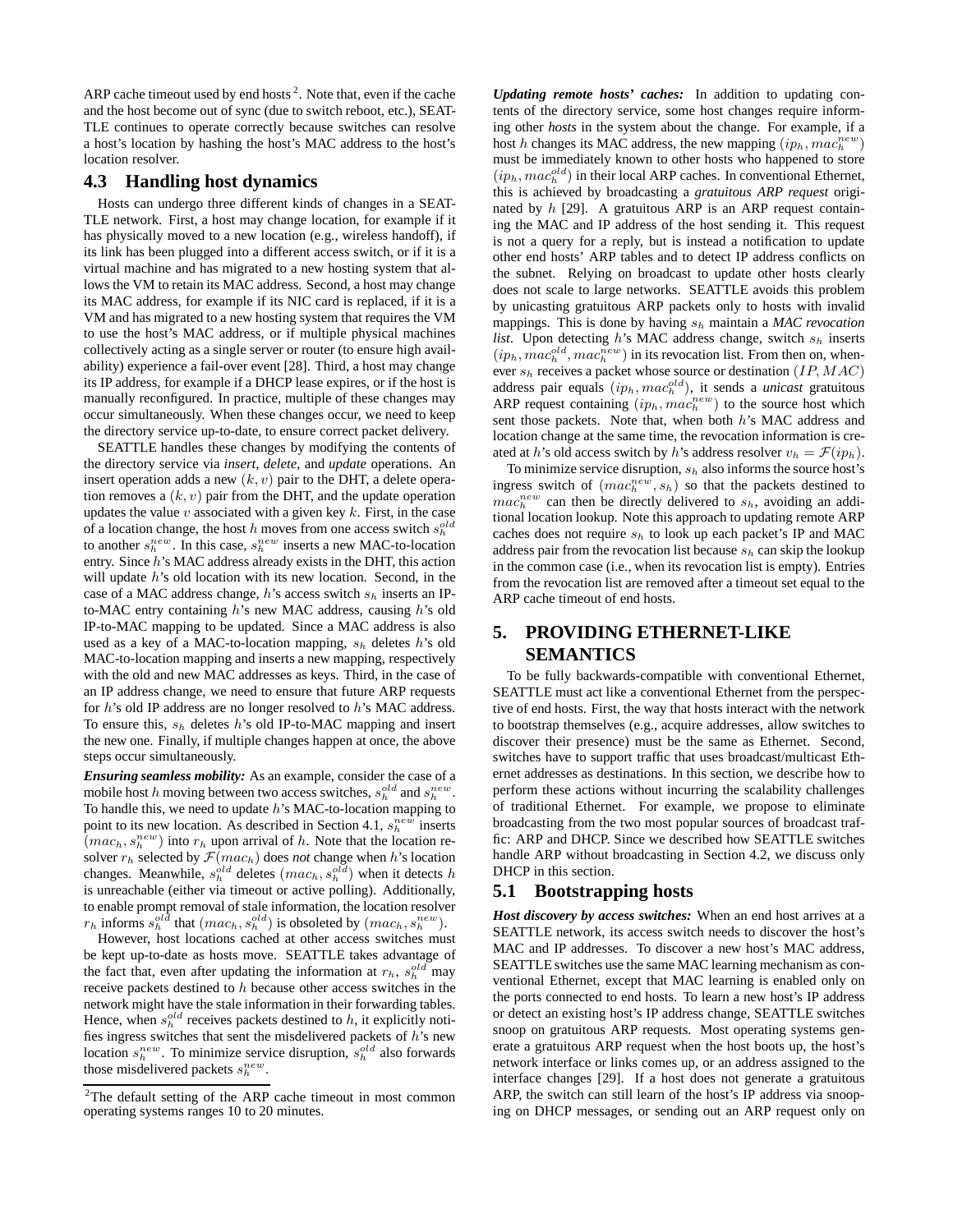the port connected to the host. Similarly, when an end host fails or disconnects from the network, the access switch is responsible for detecting that the host has left, and deleting the host's information from the network.

*Host configuration without broadcasting:* For scalability, SEAT-TLE resolves DHCP messages without broadcasting. When an access switch receives a broadcast DHCP discovery message from an end host, the switch delivers the message directly to a DHCP server via unicast, instead of broadcasting it. SEATTLE implements this mechanism using the existing DHCP relay agent standard [30]. This standard is used when an end host needs to communicate with a DHCP server outside the host's broadcast domain. The standard proposes that a host's IP gateway forward a DHCP discovery to a DHCP server via IP routing. In SEATTLE, a host's access switch can perform the same function with Ethernet encapsulation. Access switches can discover a DHCP server using a similar approach to the service discovery mechanism in Section 3.1.2. For example, the DHCP server hashes the string "DHCP\_SERVER" to a switch, and then stores its location at that switch. Other switches then forward DHCP requests using the hash of the string.

#### **5.2 Scalable and flexible VLANs**

SEATTLE completely eliminates flooding of unicast packets. However, to offer the same semantics as Ethernet bridging, SEAT-TLE needs to support transmission of packets sent to a *broadcast address*. Supporting broadcasting is important because some applications (e.g., IP multicast, peer-to-peer file sharing programs, etc.) rely on subnet-wide broadcasting. However, in large networks to which our design is targeted, performing broadcasts in the same style as Ethernet may significantly overload switches and reduce data plane efficiency. Instead, SEATTLE provides a mechanism which is similar to, but more flexible than, VLANs.

In particular, SEATTLE introduces a notion of *group*. Similar to a VLAN, a group is defined as a set of hosts who share the same broadcast domain regardless of their location. Unlike Ethernet bridging, however, a broadcast domain in SEATTLE does not limit unicast layer-2 reachability between hosts because a SEAT-TLE switch can resolve any host's address or location without relying on broadcasting. Thus, groups provide several additional benefits over VLANs. First, groups do not need to be manually assigned to switches. A group is automatically extended to cover a switch as soon as a member of that group arrives at the switch<sup>3</sup>. Second, a group is not forced to correspond to a single IP subnet, and hence may span multiple subnets or a portion of a subnet, if desired. Third, unicast reachability in layer-2 between two different groups may be allowed (or restricted) depending on the accesscontrol policy — a rule set defining which groups can communicate with which — between the groups.

The flexibility of groups ensures several benefits that are hard to achieve with conventional Ethernet bridging and VLANs. When a group is aligned with a subnet, and unicast reachability between two different groups is not permitted by default, groups provide exactly the same functionality as VLANs. However, groups can include a large number of end hosts and can be extended to anywhere in the network without harming control-plane scalability and data-plane efficiency. Moreover, when groups are defined as subsets of an IP subnet, and inter-group reachability is prohibited, each group is equivalent to a private VLAN (PVLAN), which are popularly used in hotel/motel networks [32]. Unlike PVLANs, however, groups can be extended over multiple bridges. Finally, when unicast reachability between two groups is allowed, traffic between the groups takes the shortest path, without traversing default gateways.

*Multicast-based group-wide broadcasting:* Some applications may rely on subnet-wide broadcasting. To handle this, all broadcast packets within a group are delivered through a multicast tree sourced at a dedicated switch, namely a *broadcast root*, of the group. The mapping between a group and its broadcast root is determined by using  $F$  to hash the group's identifier to a switch. Construction of the multicast tree is done in a manner similar to IP multicast, inheriting its safety (i.e., loop freedom) and efficiency (i.e., to receive broadcast only when necessary). When a switch first detects an end host that is a member of group  $q$ , the switch issues a join message that is carried up to the nearest graft point on the tree toward  $g$ 's broadcast root. When a host departs, its access switch prunes a branch if necessary. When an end host in  $g$  sends a broadcast packet, its access switch marks the packet with  $q$  and forwards it along  $q$ 's multicast tree.

*Separating unicast reachability from broadcast domains:* In addition to handling broadcast traffic, groups in SEATTLE also provide a namespace upon which reachability policies for unicast traffic are defined. When a host arrives at an access switch, the host's group membership is determined by its access switch and published to the host's resolvers along with its location information. Access control policies are then applied by a resolver when a host attempts to look up a destination host's information.

## **6. SIMULATIONS**

In this section, we start by describing our simulation environment. Next, we describe SEATTLE's performance under workloads collected from several real operational networks. We then investigate SEATTLE's performance in dynamic environments by generating host mobility and topology changes.

## **6.1 Methodology**

To evaluate the performance of SEATTLE, we would ideally like to have several pieces of information, including complete layer-two topologies from a number of representative enterprises and access providers, traces of all traffic sent on every link in their topologies, the set of hosts at each switch/router in the topology, and a trace of host movement patterns. Unfortunately, network administrators (understandably) were not able to share this detailed information with us due to privacy concerns, and also because they typically do not log events on such large scales. Hence, we leveraged real traces where possible, and supplemented them with synthetic traces. To generate the synthetic traces, we made realistic assumptions about workload characteristics, and varied these characteristics to measure the sensitivity of SEATTLE to our assumptions.

In our packet-level simulator, we replayed packet traces collected from the Lawrence Berkeley National Lab campus network by Pang et. al. [33]. There are four sets of traces, each collected over a period of 10 to 60 minutes, containing traffic to and from roughly 9,000 end hosts distributed over 22 different subnets. The end hosts were running various operating systems and applications, including malware (some of which engaged in scanning). To evaluate sensitivity of SEATTLE to network size, we artificially injected additional hosts into the trace. We did this by creating a set of virtual hosts, which communicated with a set of random destinations, while preserving the distribution of destination-level popularity of the original traces. We also tried injecting MAC scanning attacks and artificially increasing the rate at which hosts send [17].

We measured SEATTLE's performance on four representative

<sup>&</sup>lt;sup>3</sup>The way administrators associate a host with corresponding group is beyond the scope of this paper. For Ethernet, management systems that can automate this task (e.g., mapping an end host or flow to a VLAN) are already available [31], and SEATTLE can employ the same model.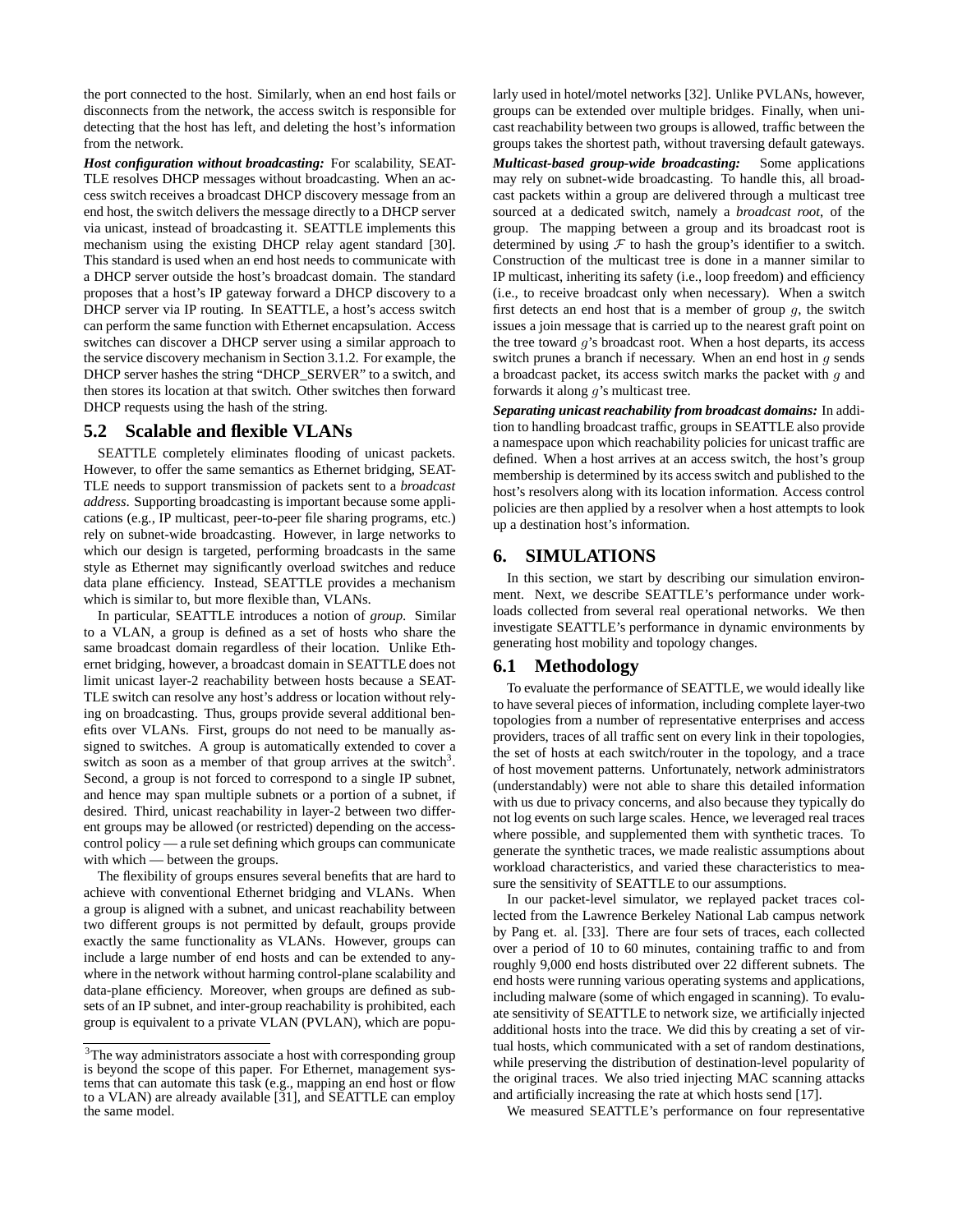

**Figure 4: (a) Effect of cache timeout in** *AP-large* **with** 50K **hosts (b) Table size increase in** *DC* **(b) Control overhead in** *AP-large***. These figures contain error bars showing confidence intervals for each data point. A sufficient number of simulation runs reduced these intervals.**

topologies. *Campus* is the campus network of a large (roughly 40,000 students) university in the United States, containing 517 routers and switches. *AP-small* (AS 3967) is a small access provider network consisting of 87 routers, and *AP-large* (AS 1239) is a larger network with 315 routers [34]. Because SEATTLE switches are intended to replace both IP routers and Ethernet bridges, the routers in these topologies are considered as SEATTLE switches in our evaluation. To investigate a wider range of environments, we also constructed a model topology called *DC*, which represents a typical data center network composed of four full-meshed core routers each of which is connected to a mesh of twenty one aggregation switches. This roughly characterizes a commonly-used topology in data centers [1].

Our topology traces were anonymized, and hence lack information about how many hosts are connected to each switch. To deal with this, we leveraged CAIDA Skitter traces [35] to roughly characterize this number for networks reachable from the Internet. However, since the CAIDA skitter traces form a sample representative of the wide-area, it is not clear whether they apply to the smaller-scale networks we model. Hence for *DC* and *Campus*, we assume that hosts are evenly distributed across leaf-level switches.

Given a fixed topology, the performance of SEATTLE and Ethernet bridging can vary depending on traffic patterns. To quantify this variation we repeated each simulation run 25 times, and plot the average of these runs with 99% confidence intervals. For each run we vary a random seed, causing the number of hosts per switch, and the mapping between hosts and switches to change. Additionally for the cases of Ethernet bridging, we varied spanning trees by randomly selecting one of the core switches as a root bridge. Our simulations assume that all switches are part of the same broadcast domain. However, since our traffic traces are captured in each of the 22 different subnets (i.e., broadcast domains), the traffic patterns among the hosts preserve the broadcast domain boundaries. Thus, our simulation network is equivalent to a VLAN-based network where a VLAN corresponds to an IP subnet, and all non-leaf Ethernet bridges are trunked with all VLANs to enhance mobility.

## **6.2 Control-plane Scalability**

*Sensitivity to cache eviction timeout:* SEATTLE caches host information to route packets via shortest paths and to eliminate redundant resolutions. If a switch removes a host-information entry before a locally attached host does (from its ARP cache), the switch will need to perform a location lookup to forward data packets sent by the host. To eliminate the need to queue data packets at the ingress switch, those packets are forwarded through a location resolver, leading to a longer path. To evaluate this effect, we simulated a forwarding table management policy for switches that evicts unused entries after a timeout. Figure 4a shows performance of this strategy across different timeout values in the *AP-large* network. First, the fraction of packets that require data-driven location lookups (i.e., lookups not piggy-backed on ARPs) is very low and decreases quickly with larger timeout. Even for a very small timeout value of 60 seconds, over 99.98% of packets are forwarded without a separate lookup. We also confirmed that the number of data packets forwarded via location resolvers drops to zero when using timeout values larger than 600 seconds (i.e., roughly equal to the ARP cache timeout at end hosts). Also control overhead to maintain the directory decreases quickly, whereas the amount of state at each switch increases moderately with larger timeout. Hence, in a network with properly configured hosts and reasonably small (e.g., less than 2% of the total number of hosts in this topology) forwarding tables, SEATTLE always offers shortest paths.

*Forwarding table size:* Figure 4b shows the amount of state per switch in the *DC* topology. To quantify the cost of ingress caching, we show SEATTLE's table size with and without caching (*SEA\_CA* and *SEA\_NOCA* respectively). Ethernet requires more state than SEATTLE without caching, because Ethernet stores active hosts' information entries at almost every bridge. In a network with s switches and h hosts, each Ethernet bridge must be provisioned to store an entry for each destination, resulting in  $O(sh)$  state requirements across the network. SEATTLE requires only  $O(h)$  state since only the access and resolver switches need to store location information for each host. In this particular topology, SEATTLE reduces forwarding-table size by roughly a factor of 22. Although not shown here due to space constraints, we find that these gains increase to a factor of 64 in *AP-large* because there are a larger number of switches in that topology. While the use of caching drastically reduces the number of redundant location resolutions, we can see that it increases SEATTLE's forwarding-table size by roughly a factor of 1.5. However, even with this penalty, SEAT-TLE reduces table size compared with Ethernet by roughly a factor of 16. This value increases to a factor of 41 in *AP-large*.

*Control overhead:* Figure 4c shows the amount of control overhead generated by SEATTLE and Ethernet. We computed this value by dividing the total number of control messages over all links in the topology by the number of switches, then dividing by the duration of the trace. SEATTLE significantly reduces control overhead as compared to Ethernet. This happens because Ethernet generates network-wide floods for a significant number of packets, while SEATTLE leverages unicast to disseminate host location. Here we again observe that use of caching degrades performance slightly. Specifically, the use of caching (*SEA\_CA*) increases control overhead roughly from 0.1 to 1 packet per second as compared to *SEA\_NOCA* in a network containing 30K hosts. However, *SEA\_CA*'s overhead still remains a factor of roughly 1000 less than in Ethernet. In general, we found that the difference in control overhead increased roughly with the number of links in the network.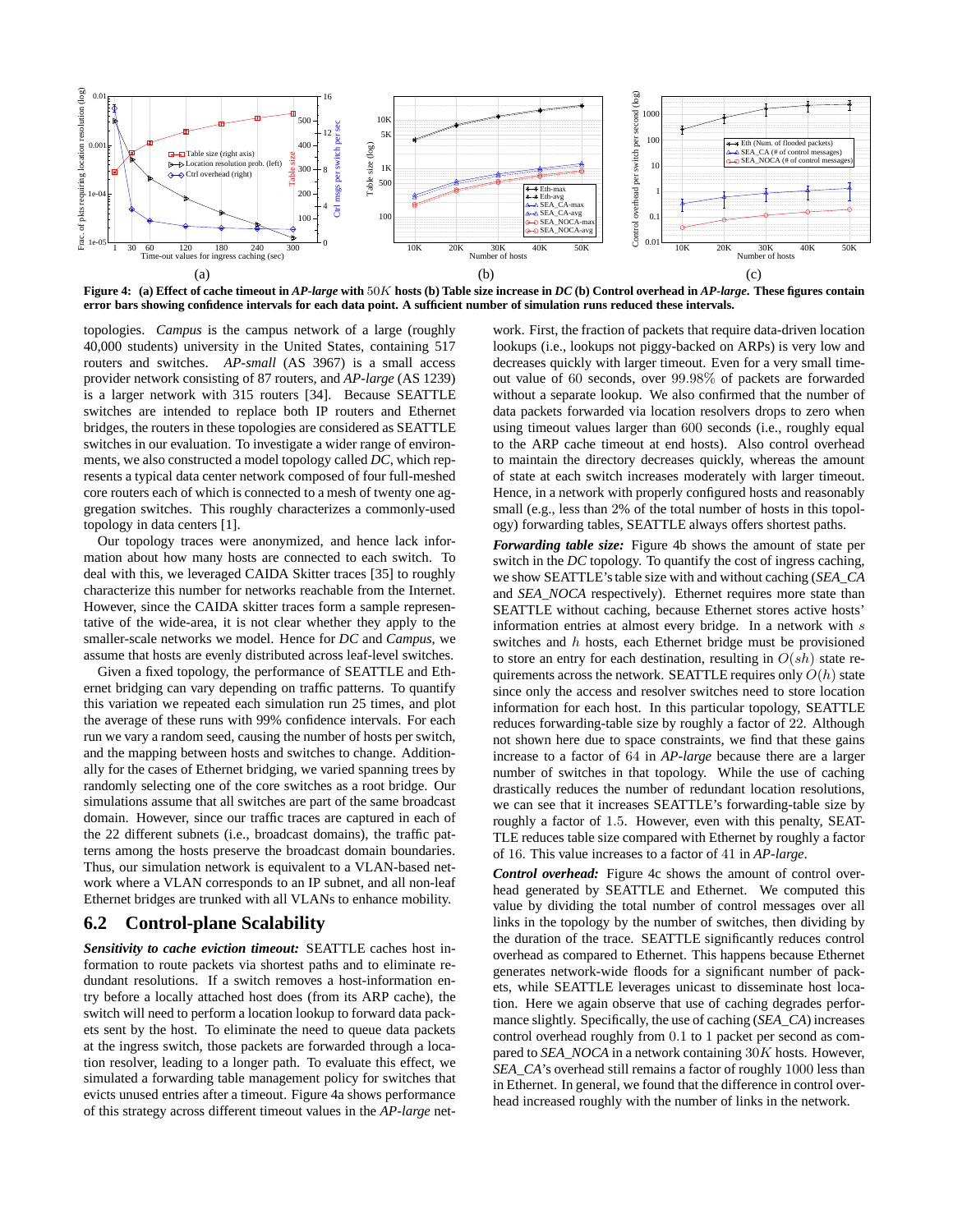

**Figure 5: (a) Stretch across different cache sizes in** *AP-large* **with** 10K **hosts (b) Path stability (c) Effect of switch failures in** *DC***.**

*Comparison with id-based routing approaches:* We implemented the ROFL, UIP, and VRR protocols in our simulator. To ensure a fair comparison, we used a link-state protocol to construct vsetpaths [15] along shortest paths in UIP and VRR, and created a UIP/VRR node at a switch for each end host the switch is attached to. Performance of UIP and VRR was quite similar to performance of ROFL with an unbounded cache size. Figure 5a shows the average relative latency penalty, or *stretch*, of SEATTLE and ROFL [13] in the *AP-large* topology. We measured stretch by dividing the time the packet was in transit by the delay along the shortest path through the topology. Overall, SEATTLE incurs smaller stretch than ROFL. With a cache size of 1000, SEATTLE offers a stretch of roughly 1.07, as opposed to ROFL's 4.9. This happens because *i*) when a cache miss occurs, SEATTLE resolves location via a single-hop rather than a multi-hop lookup, and *ii*) SEATTLE's caching is driven by traffic patterns, and hosts in an enterprise network typically communicate with only a small number of popular hosts. Note that SEATTLE's stretch remains below 5 even when a cache size is 0. Hence, even with worst-case traffic patterns (e.g., every host communicates with all other hosts, switches maintain very small caches), SEATTLE still ensures reasonably small stretch. Finally, we compare *path stability* with ROFL in Figure 5b. We vary the rate at which hosts leave and join the network, and measure path stability as the number of times a flow changes its path (the sequence of switches it traverses) in the presence of host churn. We find that ROFL has over three orders of magnitude more path changes than SEATTLE.

## **6.3 Sensitivity to network dynamics**

*Effect of network changes:* Figure 5c shows performance during switch failures. Here, we cause switches to fail randomly, with failure inter-arrival times drawn from a Pareto distribution with  $\alpha = 2.0$  and varying mean values. Switch recovery times are drawn from the same distribution, with a mean of 30 seconds. We found SEATTLE is able to deliver a larger fraction of packets than Ethernet. This happens because SEATTLE is able to use all links in the topology to forward packets, while Ethernet can only forward over a spanning tree. Additionally, after a switch failure, Ethernet must recompute this tree, which causes outages until the process completes. Although forwarding traffic through a location resolver in SEATTLE causes a flow's fate to be shared with a larger number of switches, we found that availability remained higher than that of Ethernet. Additionally, using caching improved availability further.

*Effect of host mobility:* To investigate the effect of physical or virtual host mobility on SEATTLE performance, we randomly move hosts between access switches. We drew mobility times from a Pareto distribution with  $\alpha = 2.0$  and varying means. For high mobility rates, SEATTLE's loss rate is lower than Ethernet (Figure 6). This happens because when a host moves in Ethernet, it takes some



**Figure 6: Effect of host mobility in** *Campus***.**

time for switches to evict stale location information, and learn the host's new location. Although some host operating systems broadcast a gratuitous ARP when a host moves, this increases broadcast overhead. In contrast, SEATTLE provides both low loss and broadcast overhead by updating host state via unicasts.

## **7. IMPLEMENTATION**

To verify SEATTLE's performance and practicality through a real deployment, we built a prototype SEATTLE switch using two open-source routing software platforms: user-level *Click* [36] and *XORP* [37]. We also implemented a second version of our prototype using kernel-level Click [38]. Section 7.1 describes the structure of our design, and Section 7.2 presents evaluation results.

## **7.1 Prototype design**

Figure 7 shows the overall structure of our implementation. SEATTLE's control plane is divided into two functional modules: *i*) maintaining the switch-level topology, and *ii*) managing end-host information. We used XORP to realize the first functional module, and used Click to implement the second. We also extended Click to implement SEATTLE's data-plane functions, including consistent hashing and packet encapsulation. Our control and data plane modifications to Click are implemented as the *SeattleSwitch* element shown in Figure 7.

*SEATTLE control plane:* First, we run a XORP OSPF process at each switch to maintain a complete switch-level network map. The XORP RIBD (Routing Information Base Daemon) constructs its routing table using this map. RIBD then installs the routing table into the forwarding plane process, which we implement with Click. Click uses this table, namely *NextHopTable*, to determine a next hop. The FEA (Forwarding Engine Abstraction) in XORP handles inter-process communication between XORP and Click. To maintain host information, a SeattleSwitch utilizes a *HostLocTable*, which is populated with three kinds of host information: (a) the outbound port for every local host; (b) the location for every remote host for which this switch is a resolver; and (c) the location for ev-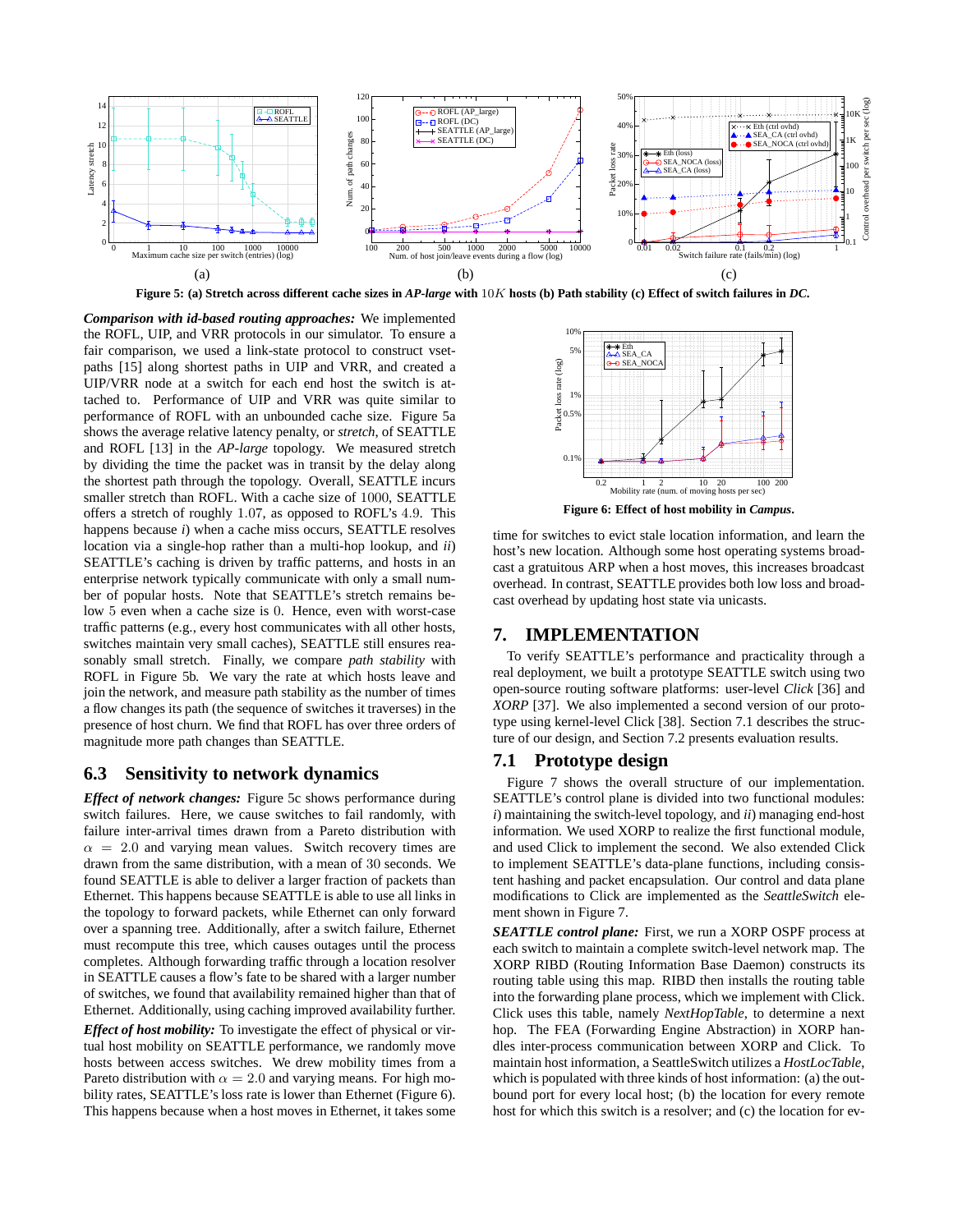

**Figure 7: Implementation architecture.**

ery remote host cached via previous lookups. For each insertion or deletion of a locally-attached host, the switch generates a corresponding registration or deregistration message. Additionally, by monitoring the changes of the NextHopTable, the switch can detect whether the topology has changed, and host re-registration is required accordingly. To maintain IP-to-MAC mappings to support ARP, a switch also maintains a separate table in the control plane. This table contains only the information of local hosts and remote hosts that are specifically hashed to the switch. When our prototype switch is first started up, a simple neighbor-discovery protocol is run to determine which interfaces are connected to other switches, and over each of these interfaces it initiates an OSPF session. The link weight associated with the OSPF adjacency is by default set to be the link latency. If desired, another metric may be used.

*SEATTLE data plane:* To forward packets, an ingress switch first learns an incoming packet's source MAC address, and if necessary, adds the corresponding entry in HostLocTable. Then the switch looks up the destination MAC address in the HostLocTable and checks to see if *i*) the host is locally attached, *ii*) the host is remote, and its location is cached, or *iii*) the host is explicitly registered with the switch. In the case of *iii*) the switch needs to send a host location notification to the ingress. In all cases, the switch then forwards the packet either to the locally attached destination, or encapsulates the packet and forwards it to the next hop toward the destination. Intermediate switches can then simply forward the encapsulated packet by looking up the destination in their NextHopTables. In addition, if the incoming packet is an ARP request, the ingress switch executes the hash function  $\mathcal F$  to look up the corresponding resolver's id, and re-writes the destination to that id, and delivers the packet to the resolver for resolution.

## **7.2 Experimental results**

Next, we evaluate a deployment of our prototype implementation on Emulab. To ensure correctness, we cross-validated the simulator and implementation with various traces and topologies, and found that average stretch, control overhead, and table size from implementation results were within 3% of the values given by the simulator. We first present a set of microbenchmarks to evaluate per-packet processing overheads. Then, to evaluate dynamics of a SEATTLE network, we measure control overhead and switch state requirements, and evaluate switch fail-over performance.

*Packet processing overhead:* Table 1 shows per-packet processing time for both SEATTLE and Ethernet. We measure this as the time from when a packet enters the switch's inbound queue, to the time it is ready to be moved to an outbound queue. We break this time down into the major components. From the table, we can see that an ingress switch in SEATTLE requires more processing time than in Ethernet. This happens because the ingress switch has to encapsulate a packet and then look up the next-hop table with the outer header. However, SEATTLE requires less packet processing overhead than Ethernet at non-ingress hops, as intermediate and egress switches do not need to learn source MAC addresses, and consistent hashing (which takes around 2.2 us) is required only for ARP requests. Hence, SEATTLE requires less overall processing time on paths longer than 3.03 switch-level hops. In comparison, we found the average number of switch-level hops between hosts in a real university campus network (*Campus*) to be over 4 for the vast majority of host pairs. Using our kernel-level implementation of SEATTLE, we were able to fully saturate a 1 Gbps link.

**Table 1: Per-packet processing time in micro-sec.**

|                    | learn<br>src | $look-up$<br>host tbl | encap | $look-up$<br>nexthop tbl | Total |
|--------------------|--------------|-----------------------|-------|--------------------------|-------|
| <b>SEA-ingress</b> | 0.61         | 0.63                  | 0.67  | 0.62                     | 2.53  |
| SEA-egress         |              | 0.63                  |       |                          | 0.63  |
| SEA-others         |              |                       |       | 0.67                     | 0.67  |
| <b>FTH</b>         | 0.63         | 0.64                  | ٠     |                          |       |

*Effect of network dynamics:* To evaluate the dynamics of SEAT-TLE and Ethernet, we instrumented the switch's internal data structures to periodically measure performance information. Figures 8a and 8b show forwarding-table size and control overhead, respectively, measured over one-second intervals. We can see that SEAT-TLE has much lower control overhead when the systems are first started up. However, SEATTLE's performance advantages do not come from cold-start effects, as it retains lower control overhead even after the system converges. As a side note, the forwardingtable size in Ethernet is not drastically larger than that of SEAT-TLE in this experiment because we are running on a small four node topology. However, since the topology has ten links (including links to hosts), Ethernet's control overhead remains substantially higher. Additionally, we also investigate performance by injecting host scanning attacks [17] into the real traces we used for evaluation. Figure 8b includes the scanning incidences occurred at around 300 and 600 seconds, each of which involves a single host scanning 5000 random destinations that do not exist in the network. In Ethernet, every scanning packet sent to a destination generates a network-wide flood because the destination is not existing, resulting in sudden peaks on it's control overhead curve. In SEATTLE, each scanning packet generates one unicast lookup (i.e., the scanning data packet itself) to a resolver, which then discards the packet.

*Fail-over performance:* Figure 8c shows the effect of switch failure. To evaluate SEATTLE's ability to quickly republish host information, here we intentionally disable caching, induce failures of the resolver switch, and measure throughput of TCP when all packets are forwarded through the resolver. We set the OSPF hello interval to 1 second, and dead interval to 3 seconds. After the resolver fails, there is some convergence delay before packets are sent via the new resolver. We found that SEATTLE restores connectivity quickly, typically on the order of several hundred milliseconds after the dead interval. This allows TCP to recover within several seconds, as shown in Figure 8c-i. We found performance during failures could be improved by having the access switch register hosts with the next switch along the ring in advance, avoiding an additional re-registration delay. When a switch is repaired, there is also a transient outage while routes move back over to the new resolver, as shown in Figure 8c-ii. In particular, we were able to improve convergence delay during recoveries by letting switches continue to forward packets through the old resolver for a grace period. In contrast, optimizing Ethernet to attain low (a few sec) convergence delay exposes the network to a high chance of broadcast storms, making it nearly impossible to realize in a large network.

## **8. CONCLUSION**

Operators today face significant challenges in managing and configuring large networks. Many of these problems arise from the complexity of administering IP networks. Traditional Ethernet is